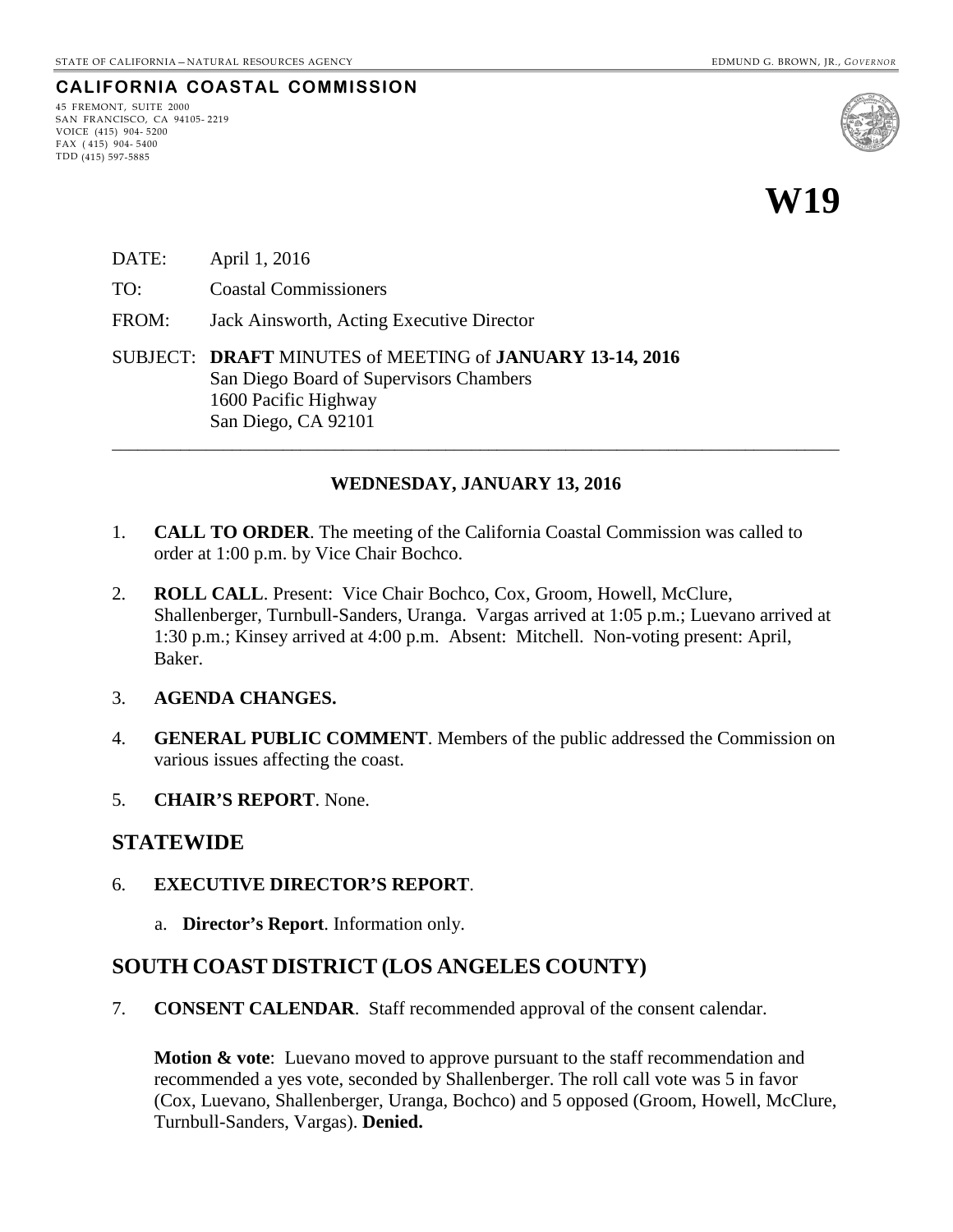a. **Application No. 5-15-1638 (Bolkin,** Pacific Palisades)

# **NORTH CENTRAL COAST DISTRICT**

- 8. **DEPUTY DIRECTOR'S REPORT**. Report by Deputy Director on permit waivers, emergency permits, immaterial amendments & extensions, LCP matters not requiring public hearings, and on comments from the public.
- 9. **CONSENT CALENDAR (removed from Regular Calendar)**. None.

# **CENTRAL COAST DISTRICT**

- 10. **DEPUTY DIRECTOR'S REPORT**. Report by Deputy Director on permit waivers, emergency permits, immaterial amendments & extensions, LCP matters not requiring public hearings, and on comments from the public. There being no objection, Vice Chair Bochco ruled that the Commission concurred.
- 11. **CONSENT CALENDAR (removed from Regular Calendar)**. None.

## 12. **LOCAL COASTAL PROGRAMS (LCPs)**

- a. **City of Pismo Beach LCP Amendment No. LCP-3-PSB-14-0830-3 (Planned Development Permit and Affordable Housing). Certification Review.** Staff recommended concurrence with the Executive Director's determination. There being no objection, Vice Chair Bochco ruled that the Commission concurred.
- b. **Santa Cruz County LCP Amendment No. LCP-3-SCO-15-0008 Part B (Affordable Housing Update; Zoning Plan Amendments). Certification Review.** Staff recommended concurrence with the Executive Director's determination. There being no objection, Vice Chair Bochco ruled that the Commission concurred.
- c. **Monterey County LCP Amendment No. LCP-3-MCO-15-0022-1 (Housing Update). Certification Review.** Staff recommended concurrence with the Executive Director's determination. There being no objection, Vice Chair Bochco ruled that the Commission concurred.

# **NORTH COAST DISTRICT**

- 13. **DEPUTY DIRECTOR'S REPORT**. Report by Deputy Director on permit waivers, emergency permits, immaterial amendments & extensions, LCP matters not requiring public hearings, and on comments from the public. There being no objection, Vice Chair Bochco ruled that the Commission concurred.
- 14. **CONSENT CALENDAR (removed from Regular Calendar)**. None.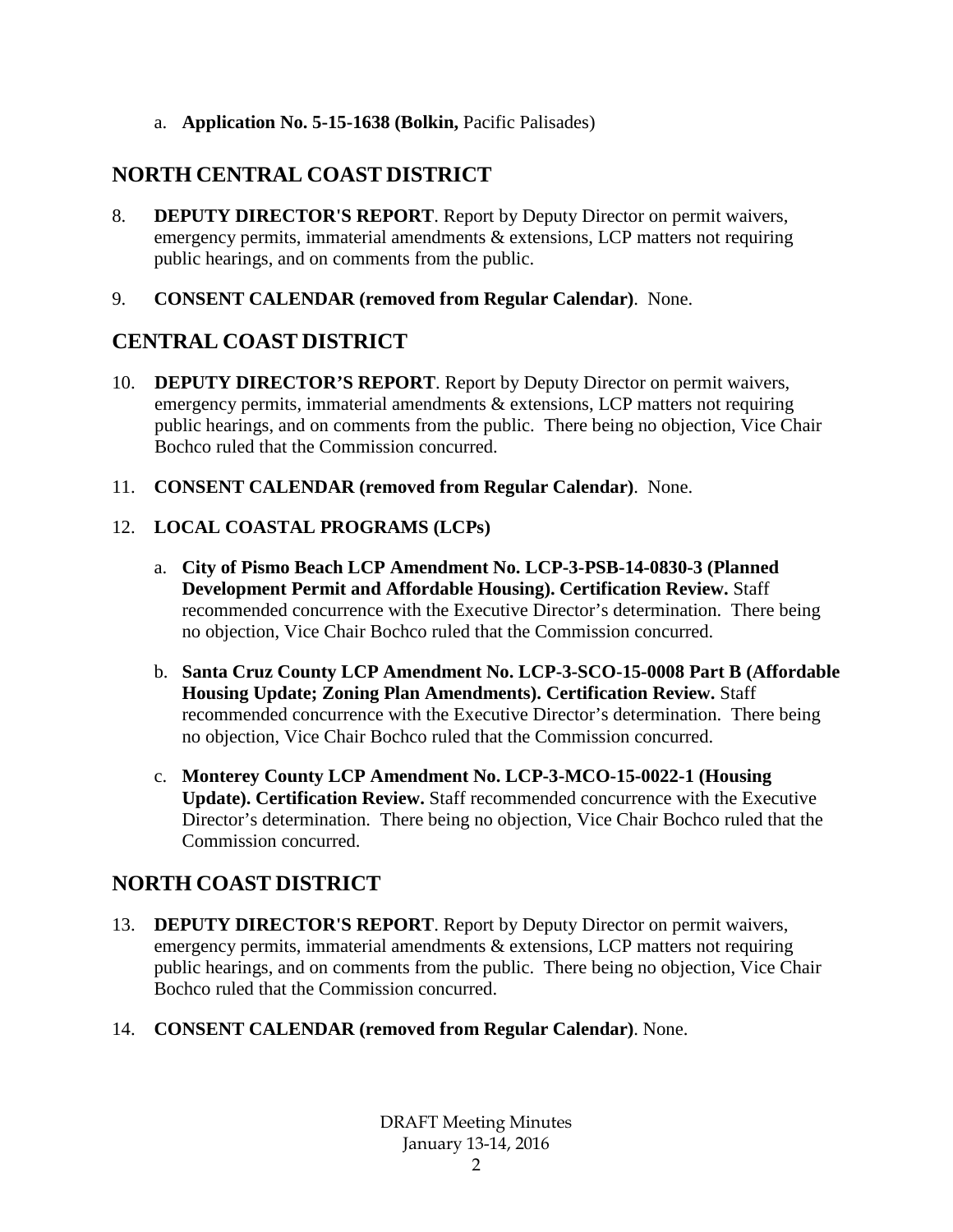# **ENERGY, OCEAN RESOURCES AND FEDERAL CONSISTENCY**

- 15. **ENERGY, OCEAN RESOURCES and FEDERAL CONSISTENCY**. Report by the Deputy Director on permit waivers, emergency permits, immaterial amendments & extensions, negative determinations, matters not requiring public hearings, and status report on offshore oil & gas exploration & development. There being no objection Vice Chair Bochco ruled that the Commission concurred.
- 16. **CONSENT CALENDAR (removed from Regular Calendar)**. None.
- 17. **COASTAL PERMIT APPLICATIONS**.
	- a. **Application No. 9-15-0027 (Venoco, Inc.,** Goleta) **[POSTPONED]**

# **SOUTH COAST DISTRICT (LOS ANGELES COUNTY)**

- 18. **DEPUTY DIRECTOR'S REPORT FOR LOS ANGELES COUNTY**. Report by Deputy Director on permit waivers, emergency permits, immaterial amendments & extensions, LCP matters not requiring public hearings, and on comments from the public. There being no objection, Vice Chair Bochco ruled that the Commission concurred.
- 19. **CONSENT CALENDAR (removed from Regular Calendar)**. None.

## 20. **COASTAL PERMIT APPLICATIONS.**

a. **Application No. 5-14-1919 (City of Los Angeles, Ice Skating Ring,** Venice, Los Angeles)

**Motion & vote:** Vargas moved to approve pursuant to the staff recommendation and recommended a yes vote, seconded by Uranga.

**Amending motion & vote**: Shallenberger moved to require the applicant to submit a lighting plan to Commission staff that minimizes the height of lights while still providing adequate lighting of the ice-skating rink but minimizes light glow and recommended a yes vote, seconded by Groom. Vice Chair Bochco ruled that the vote was unanimous in favor of the motion. **Approved**.

**Amending motion & vote**: Bochco moved to require a 5 year monitoring plan for parking and recommended a yes vote, seconded by Turnbull-Sanders. Vice Chair Bochco ruled that the vote was unanimous in favor of the motion. **Approved**.

**Vote on the main motion**: Vice Chair Bochco ruled that the vote was unanimous in favor of the motion as amended. **Approved with conditions.**

*[Kinsey arrived]*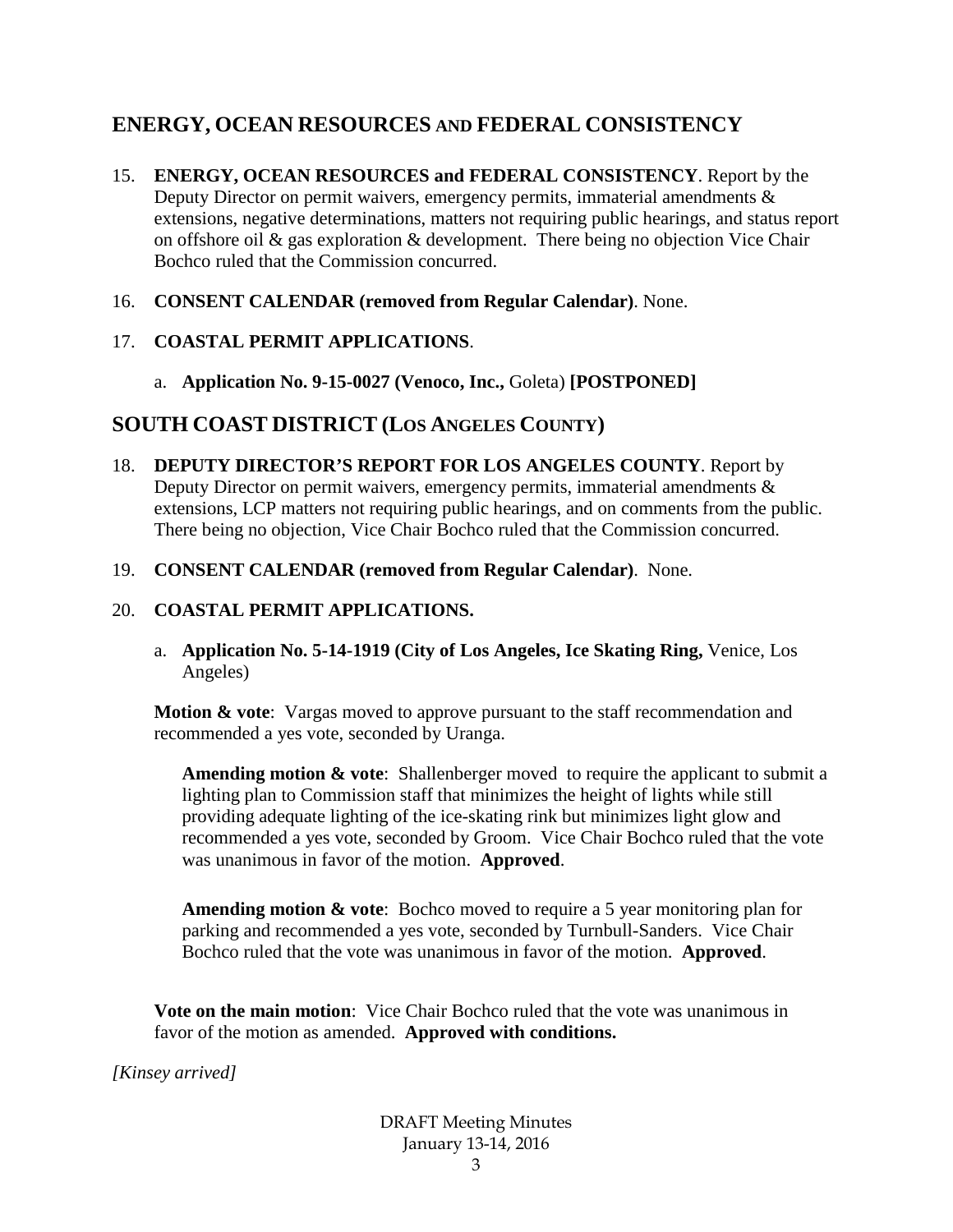b. **Application No. A-5-VEN-15-0036 (Smith,** Los Angeles) Staff recommended approval with conditions.

**Motion & vote:** Bochco moved to approve pursuant to the staff recommendation and recommended a yes vote, seconded by Uranga. Chair Kinsey ruled that the vote was unanimous in favor of the motion. **Approved with conditions.**

c. **Application No. 5-15-0744 (McMurrey,** Hermosa Beach) Staff recommended approval with conditions.

**Motion**: Uranga moved to approve pursuant to the staff recommendation and recommended a yes vote, seconded by Shallenberger.

**Amending motion & vote**: McClure moved to delete Special Condition #1 and recommended a yes vote, seconded by Bochco. The roll call vote was 10 in favor (Bochco, Cox, Groom, Howell, Luevano, McClure, Turnbull-Sanders, Uranga, Vargas, Kinsey) and one opposed (Shallenberger). Approved.

**Vote on the main motion**: Chair Kinsey ruled that the vote was unanimous in favor of the motion**. Approved with conditions as amended**.

d. **Application No. 5-15-1309 (Grand Prix Association of Long Beach and City of Long Beach,** Long Beach) Staff recommended approval with conditions.

**Motion & vote**: Uranga moved to approve pursuant to the staff recommendation and recommended a yes vote, seconded by Cox. Chair Kinsey ruled that the vote was unanimous in favor of the motion. **Approved with conditions.**

### **STATEWIDE (THESE ITEMS WERE TRAILED TO THURSDAY'S AGENDA)**

The Commission recessed for the day at 5:58 p.m.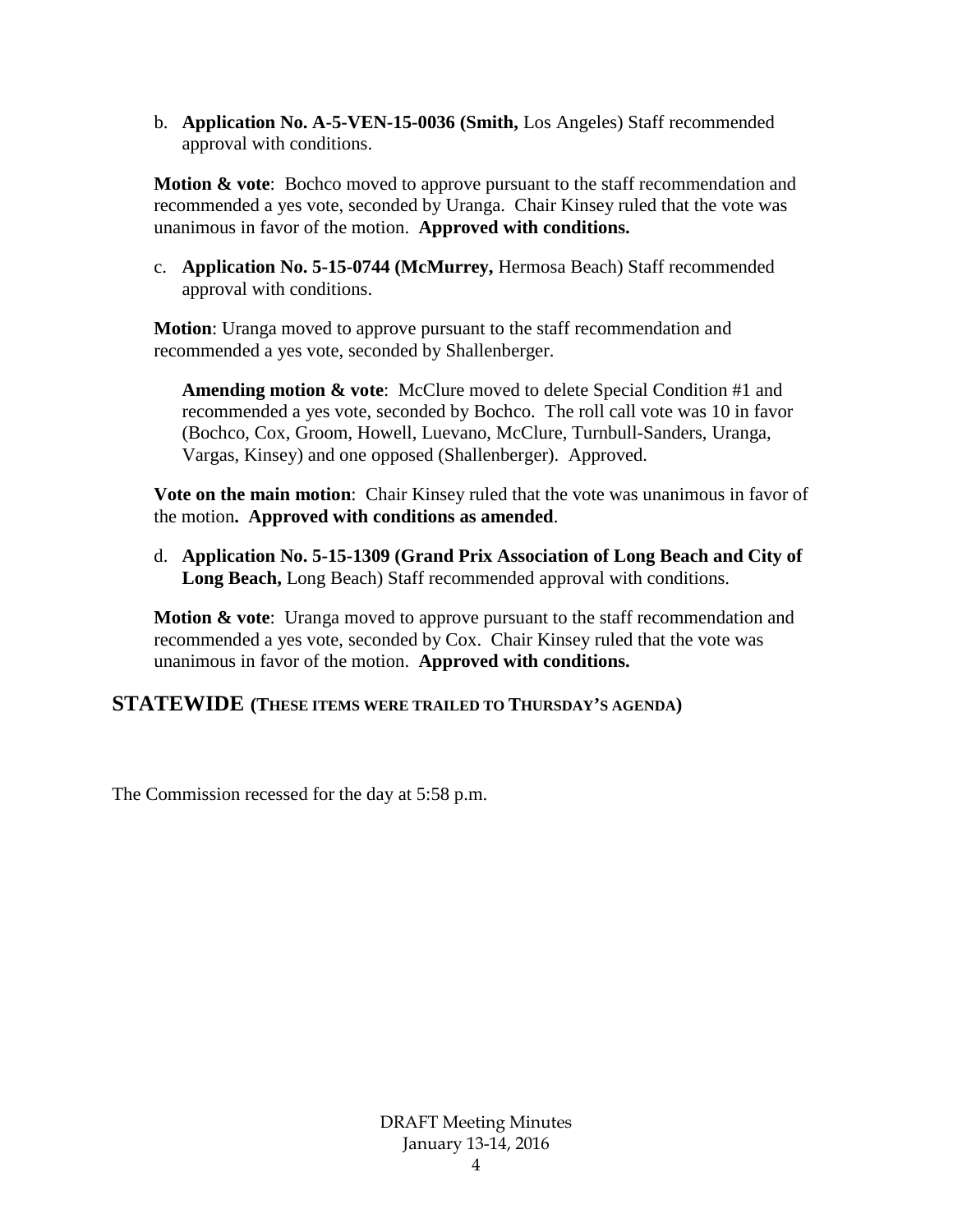## **THURSDAY, JANUARY 14, 2016**

- 1. **CALL TO ORDER**. The meeting of the California Coastal Commission was called to order at 9:00 a.m. by Chair Kinsey.
- 2. **ROLL CALL**. Present: Chair Kinsey, Vice Chair Bochco, Cox, Groom, Howell, Luevano, McClure, Mitchell, Shallenberger, Turnbull-Sanders, Uranga. Vargas arrived at 9:30 a.m. Non-voting present: April, Baker

### 3. **AGENDA CHANGES.**

4. **GENERAL PUBLIC COMMENT**. Members of the public addressed the Commission on various issues affecting the coast.

# **SOUTH COAST DISTRICT (ORANGE COUNTY)**

5. **CONSENT CALENDAR**. Staff recommended that the Commission approve the consent calendar with conditions.

**Motion & vote:** Shallenberger moved to approve the consent calendar pursuant to the staff recommendation and recommended a yes vote, seconded by Bochco. Chair Kinsey ruled that the vote was unanimous in favor of the motion. **Approved with conditions**.

- a. **Application No. 5-15-0253 (Shiloh, LLC,** Newport Beach)
- b. **Application No. 5-15-1343 (City of Seal Beach,** Seal Beach)

# **SOUTH CENTRAL COAST DISTRICT**

- 6. **ADMINISTRATIVE CALENDAR**. Staff recommended that the Commission concur with the Executive Director's determination. There being no objection, Chair Kinsey ruled that the Commission concurred.
	- a. **Application No. 4-15-1795 (Stanton and Cordray,** Ventura)
	- b. **Application No. 4-15-1898 (Yovanno,** Ventura)

## **ENFORCEMENT**

7. **ENFORCEMENT REPORT**. Report by Chief of Enforcement on Statewide Enforcement Program. Information only.

# **SOUTH CENTRAL COAST DISTRICT**

8. **DEPUTY DIRECTOR'S REPORT**. Report by Deputy Director on permit waivers, emergency permits, immaterial amendments & extensions, LCP matters not requiring public hearings, and on comments from the public. There being no objection Chair Kinsey ruled that the Commission concurred.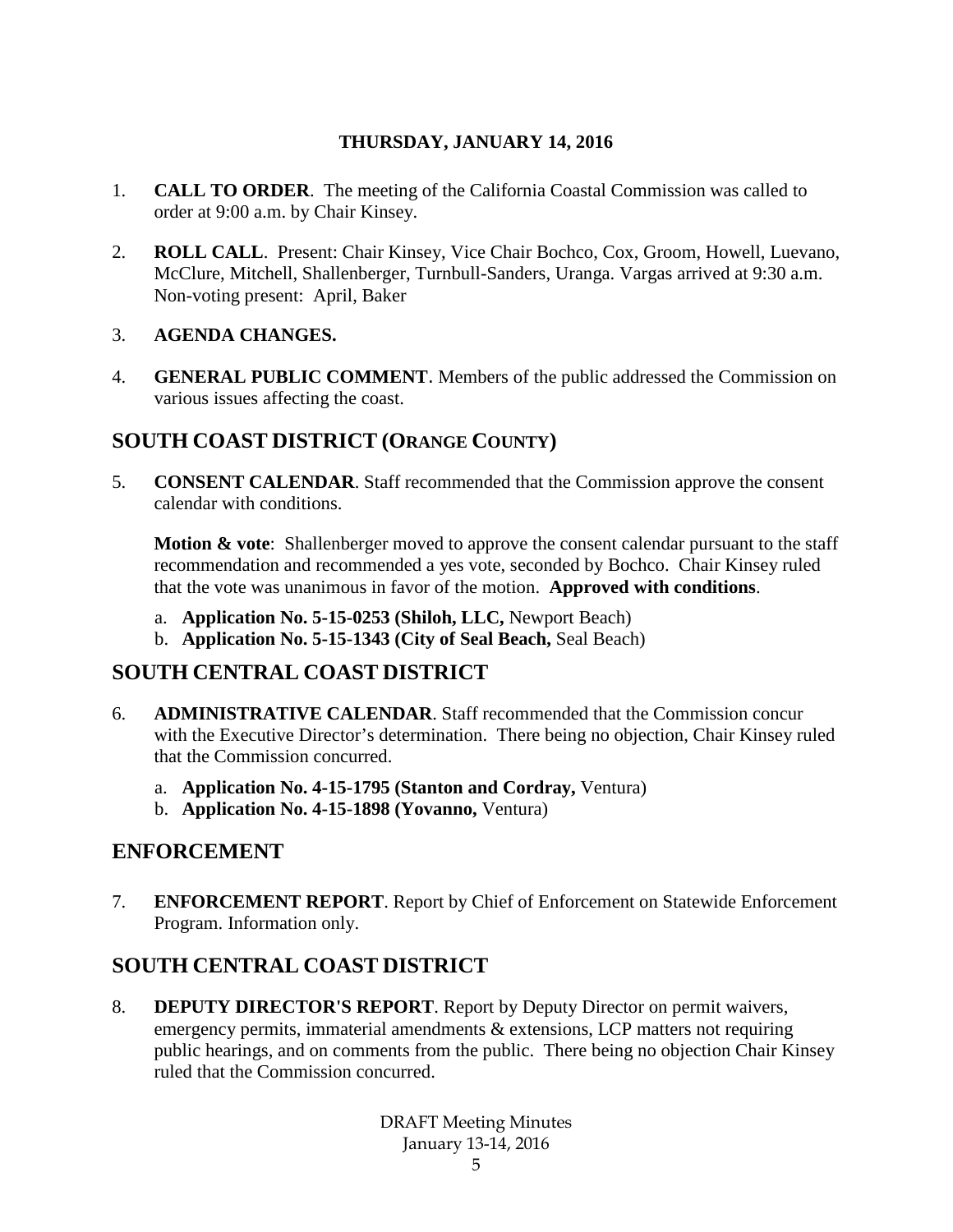#### [*Howell out of room*]

9. **CONSENT CALENDAR (removed from Regular Calendar)**. Staff moved one item [**10a**] to the expanded consent calendar and recommended approval with conditions.

**Motion & vote**: Shallenberger moved to approve pursuant to the staff recommendation and recommended a yes vote, seconded by Turnbull-Sanders. Chair Kinsey ruled that the vote was unanimous in favor of the motion. **Approved with conditions**.

9.5 a. **Santa Barbara City College Public Works Plan Amendment No. PWP-4-CSB-14- 0005-1 (West Campus Complex and Drama/Music Building Expansion).** Staff recommended concurrence with the Executive Director's determination that action by Santa Barbara City College agreement with Commission's suggested modifications was legally adequate. There being no objection, Chair Kinsey ruled that the Commission concurred.

### 10. **COASTAL PERMIT APPLICATIONS**.

a. **Application No. 4-14-0821 (Ventura Harbor Village Marina, Ventura Port District,** Ventura) Moved by staff to the expanded consent calendar. **Approved with conditions**.

# **SOUTH COAST DISTRICT (ORANGE COUNTY)**

- 11. **DEPUTY DIRECTOR'S REPORT FOR ORANGE COUNTY**. Report by Deputy Director on permit waivers, emergency permits, immaterial amendments & extensions, LCP matters not requiring public hearings, and on comments from the public. There being no objection, Chair Kinsey ruled that the Commission concurred.
	- a. **Application No. 5-15-2097 (Newport Banning Ranch, LLC)**. Staff recommended approval of request to waive application fee.

**Motion & Vote:** Cox moved pursuant to the staff recommendation and recommended a yes vote, seconded by Bochco. The roll call vote was nine in favor (Bochco, Cox, Luevano, McClure, Mitchell, Turnbull-Sanders, Uranga, Vargas, Kinsey) and two opposed (Groom, Shallenberger). **Fee waiver approved.**

12. **CONSENT CALENDAR (removed from Regular Calendar)**. Staff moved one item [13a] to the expanded consent calendar and recommended approval with conditions.

**Motion & vote**: Shallenberger moved to approve pursuant to the staff recommendation and recommended a yes vote, seconded by Bochco. Chair Kinsey ruled that the vote was unanimous in favor of the motion. **Approved with conditions**.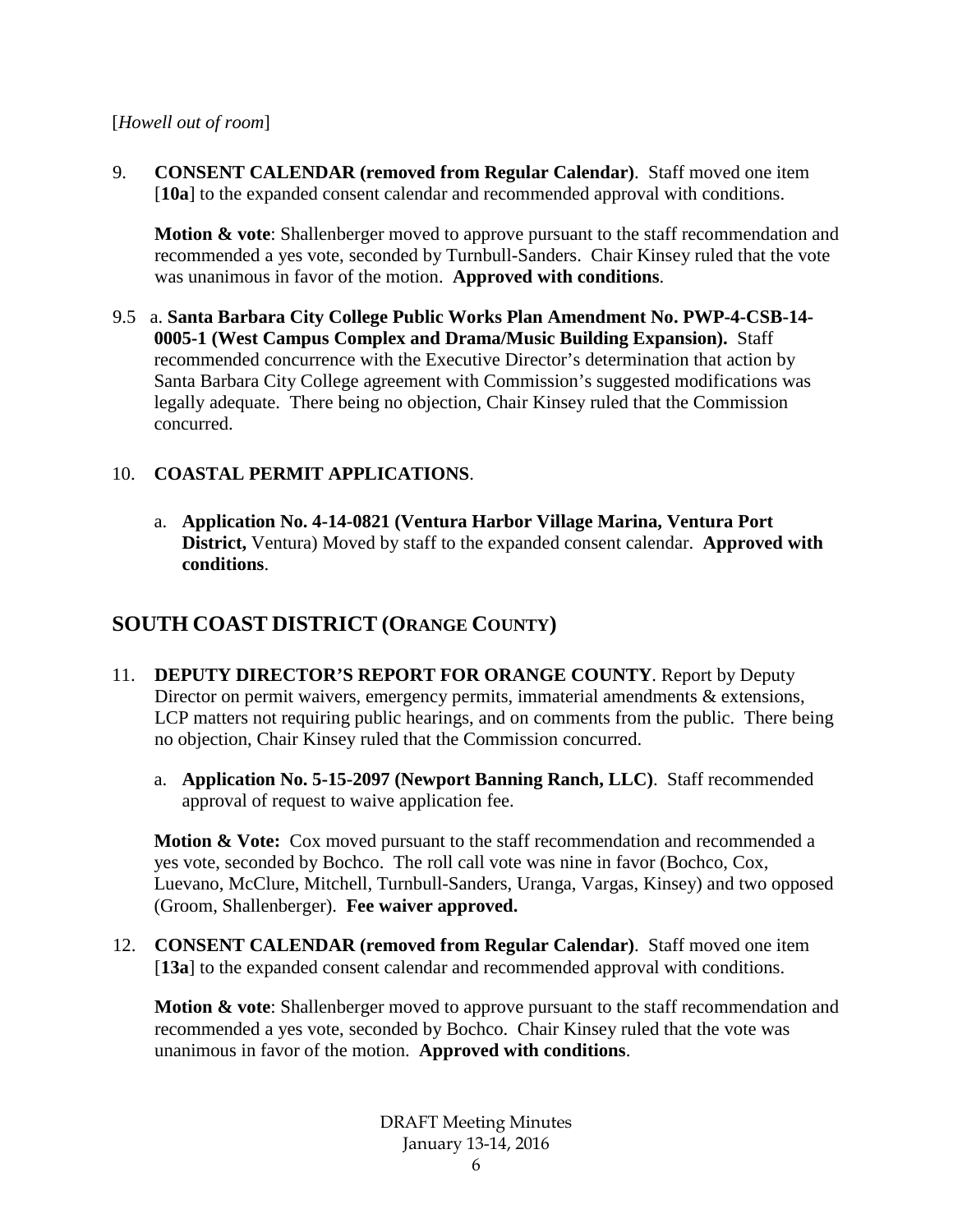#### 13. **COASTAL PERMIT APPLICATIONS**.

a. **Application No. 5-15-0255 (Atkins,** Newport Beach) Moved by staff to the expanded consent calendar. **Approved with conditions**.

[*Howell returned*]

b. **Application No. 5-15-0413 (239 Carnation NB, LLC**, Newport Beach) Staff recommended approval with conditions.

**Motion & vote:** Bochco moved to approve pursuant to the staff recommendation and recommended a yes vote, seconded by Mitchell. Chair Kinsey ruled that the vote was unanimous in favor of the motion. **Approved with conditions**.

# **SAN DIEGO COAST DISTRICT**

- 14. **DEPUTY DIRECTOR'S REPORT**. Report by Deputy Director on permit waivers, emergency permits, immaterial amendments & extensions, LCP matters not requiring public hearings, and on comments from the public. There being no objection, Chair Kinsey ruled that the Commission concurred.
- 15. **CONSENT CALENDAR (removed from Regular Calendar)**. Staff moved two items [17b, 17c] to the expanded consent calendar and recommended approval with conditions.

**Motion & vote**: Uranga moved to approve pursuant to the staff recommendation and recommended a yes vote, seconded by Bochco. Chair Kinsey ruled that the vote was unanimous in favor of the motion. **Approved with conditions.**

## 16. **LOCAL COASTAL PROGRAMS (LCPs).**

a. **City of Oceanside LCP Amendment No. LCP-6-OCN-15-0040-3 (Density Bonus Provisions).** Staff recommended that the Commission approve the Implementation Plan as submitted.

**Motion & vote**: Cox moved to reject the Implementation Plan as submitted and recommended a no vote, seconded by Bochco. Chair Kinsey ruled that the vote was unanimous in opposition to the motion. **Approved as submitted.**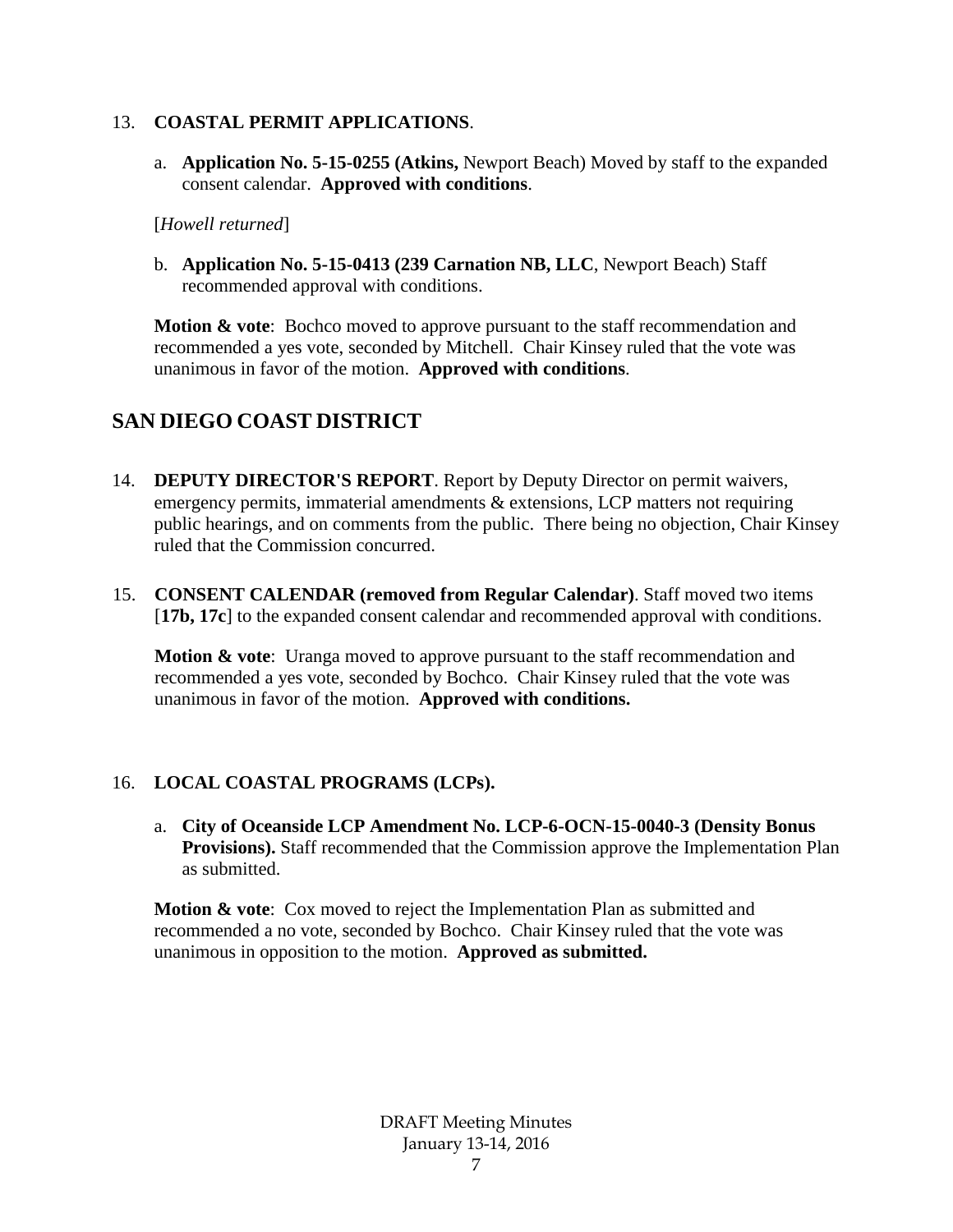b. **City of Oceanside LCP Amendment No. LCP-6-OCN-15-0041-4 (Sign Ordinance)**  Staff recommended approval as submitted.

**Motion & vote:** Cox moved to reject the Implementation Plan as submitted and recommended a no vote, seconded by Bochco. Chair Kinsey ruled that the vote was unanimous in opposition of the motion. **Approved as submitted**.

## c. **City of San Diego LCP Amendment No. LCP-6-SAN-15-0017-2 (9th Update/Small Lot Subdivisions**)

**Motion & vote**: Cox moved to reject the Implementation Plan for small lot subdivision and  $9<sup>th</sup>$  update as submitted (Ordinances O-20481 and O-20483) and recommended a no vote, seconded by McClure. The roll call vote was 11 in favor (Bochco, Cox, Groom, Howell, Luevano, Mitchell, Shallenberger, Turnbull-Sanders, Uranga, Vargas) and one abstention (McClure abstains). **Certified as submitted.**

**Motion & vote:** Cox moved to reject the Implementation Plan for 9<sup>th</sup> Update Previously Conforming regulations (Ordinance O-20482) and recommended a yes vote, seconded by Bochco. The roll call vote was 11 in favor (Bochco, Cox, Groom, Howell, Luevano, Mitchell, Shallenberger, Turnbull-Sanders, Uranga, Vargas) and one abstention (McClure abstains). **Certification denied as submitted.**

**Motion:** Cox moved to certify the Implementation Plan amendment (Ordinance O-20482) if modified as suggested and recommended a yes vote, seconded by Bochco.

 **Amending motion:** Cox moved to accept submitted modifications as proposed by the City of San Diego and recommended a yes vote, seconded by Bochco. Commission staff revised its recommendation to include the City's proposed language, but with the phrase "on a cumulative basis" added to Sections 127.0106(e), 127.0105(d), and 127.0106(d). *Cox withdraws amending motion*.

**Amending motion & vote:** Cox moved to delete the phrase "on a cumulative basis" from the revised staff recommendation, seconded by Bochco. The roll call vote was 3 in favor (Cox, McClure, Vargas) and 9 opposed (Groom, Howell, Luevano, Mitchell, Shallenberger, Turnbull-Sanders, Uranga, Bochco, Kinsey). **Amending motion failed.**

**Vote on main motion:** The roll call vote was 11 in favor (Bochco, Cox, Groom, Howell, Luevano, Mitchell, Shallenberger, Turnbull-Sanders, Uranga, Vargas, Kinsey) and one opposed (McClure). **Certified with suggested modifications.**

**Closed Session Report:** The Commission received litigation information and advice regarding the following cases:

*Kretowicz v. CCC SeaWorld LLC v. CCC*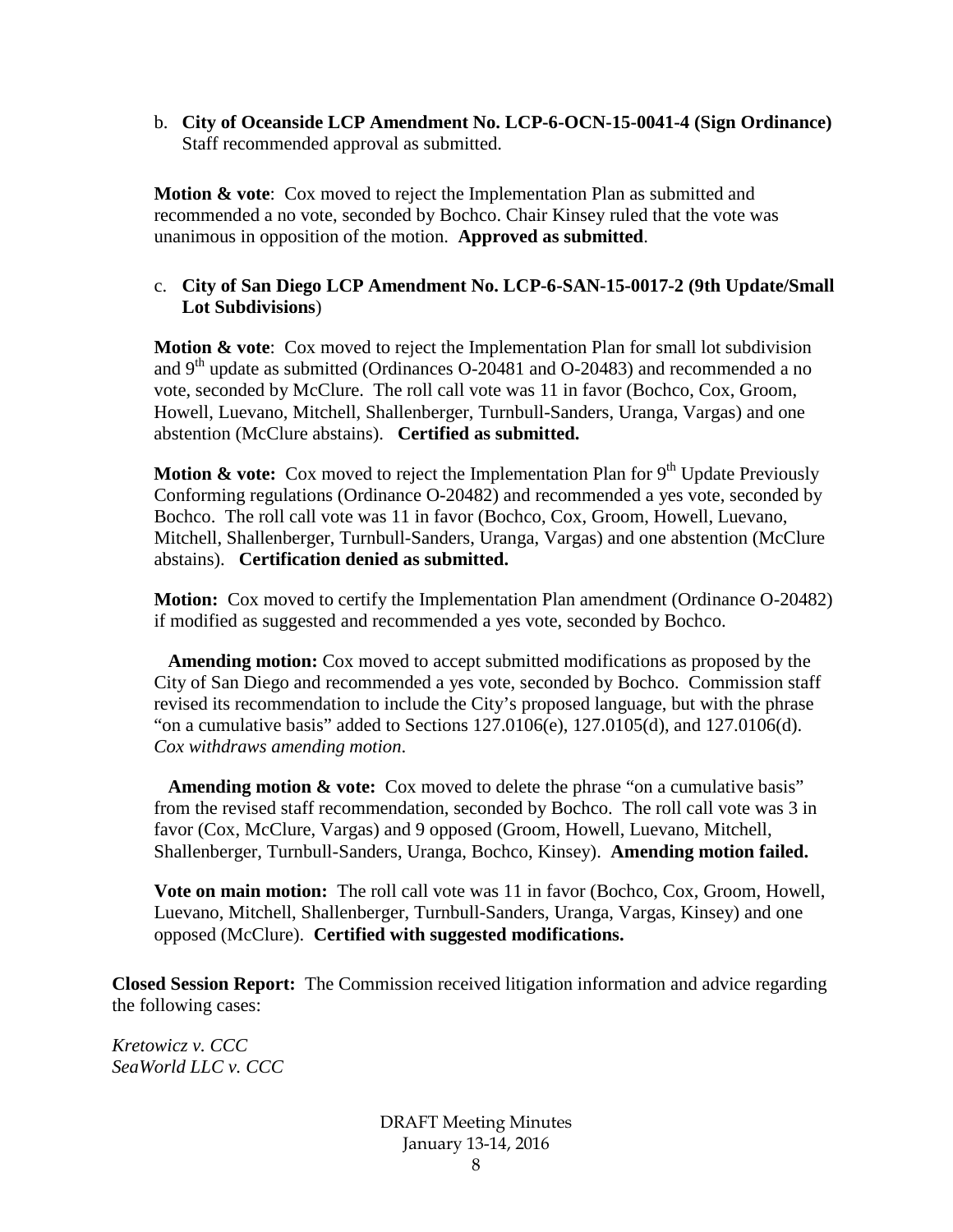d. **San Diego Unified Port District PMP Amendment No. PMP-6-PSD-15-0002-2 (Glorietta Bay Improvements)** Staff recommended approval of the Port Master Plan Amendment as submitted.

**Motion & vote**: Cox moved to certify the Port Master Plan Amendment as submitted and recommended a yes vote, seconded by Uranga. Chair Kinsey ruled that the vote was unanimous in favor of the motion. **Approved as submitted**.

[*Shallenberger departed for the day*]

e. **City of San Diego LCP Amendment No. LCP-6-SAN-15-0035-4 (Part A/Affordable Housing Density Bonus; Part B/Community Plan Implementation Ordinance and Part C/Solar Energy Systems) Time Extension. .** Staff recommended approval of the time extension.

**Motion & vote**: Bochco moved to grant the time extension and recommended a yes vote, seconded by Uranga. Chair Kinsey ruled that the vote was unanimous in favor of the motion. **Approved**.

- f. **City of San Diego LCP Amendment No. LCP-6-SAN-15-0035-4 (Part D/Chollas Creek Triangle Community Plan Implementation Overlay Zone**). Staff recommended that the Commission concur with the Executive Director's determination. There being no objection, Chair Kinsey ruled that the Commission concurred.
- g. **City of San Diego LCP Amendment No. LCP-6-OCB-15-0006-1 (Ocean Beach Community Plan Update) Certification Review.** Staff recommended that the Commission concur with the Executive Director's determination. There being no objection, Chair Kinsey ruled that the Commission concurred.
- h. **City of Encinitas LCP Amendment No. LCP-6-ENC-15-0042-2 (Density Bonus) Time Extension.** Staff recommended approval of the time extension.

**Motion & vote:** Cox moved to grant the time extension and recommended a yes vote, seconded by Bochco. Chair Kinsey ruled that the vote was unanimous in favor of the motion. **Approved**.

## 17. **COASTAL PERMIT APPLICATIONS**.

a. **Application No. 6-15-0142 (St. John Garabed Armenian Apostolic Church**, San Diego) Staff recommended approval with conditions

**Motion:** Cox moved to approve pursuant to the staff recommendation and recommended a yes vote, seconded by Vargas.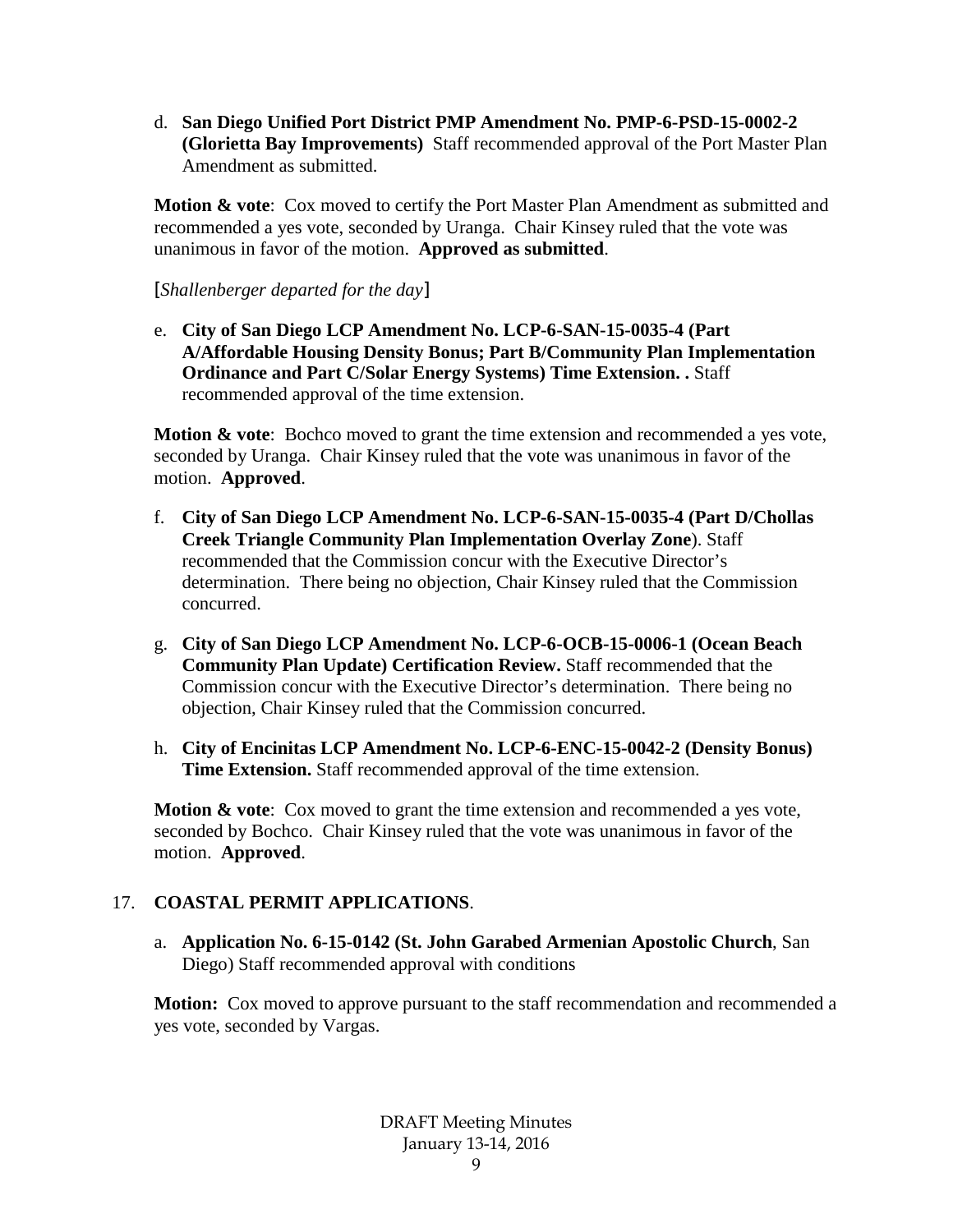**Amending motion & vote**: Cox moved to delete Special Conditions 1a and 1b and recommended a yes vote, seconded by Vargas. The roll call vote was unanimous (Bochco, Cox, Groom, Howell, Luevano, McClure, Mitchell, Turnbull-Sanders, Uranga, Vargas, Kinsey) in favor of the motion. **Approved.**

**Vote on the main motion:** Chair Kinsey ruled that the vote was unanimous in favor of the motion. Approved with conditions.

- b. **Application No. 6-15-0986 (City of Oceanside Opportunistic Beach Fill Program**) Moved by staff to the expanded consent calendar. **Approved with conditions.**
- c. **Application No. 6-15-1251 (Symphony Asset Pool XVI**, San Diego) Moved by staff to the expanded consent calendar. **Approved with conditions.**

## 18. **PERMIT AMENDMENTS**.

a. **Permit No. 6-96-102-A2 (Solana Beach & Tennis Club**, Solana Beach) Staff recommended approval with conditions.

**Motion & vote**: Cox moved to approve pursuant to the staff recommendation and recommended a yes vote, seconded by Howell. The roll call vote was 2 in favor (Cox, Howell) and 9 opposed (Bochco, Groom, Luevano, McClure, Mitchell, Turnbull-Sanders, Uranga, Vargas, Kinsey). **Denied**.

### 19. **PERMIT EXTENSIONS.**

a. **Permit No.A-6-CII-02-028-E6 (Moss**, Carlsbad) [**POSTPONED**]

# **STATEWIDE**

- 20. **Future Agenda Items**.None.
- 21. **APPROVAL OF MINUTES**. None.
- 22. **COMMISSIONERS' REPORTS**. None.
- 23. **CONSERVANCY REPORT**. None.
- 24. **SANTA MONICA MOUNTAINS CONSERVANCY REPORT**. None.
- 25. **SANTA MONICA BAY RESTORATION REPORT**. None.
- 26. **DEPUTY ATTORNEY GENERAL'S REPORT**. None.